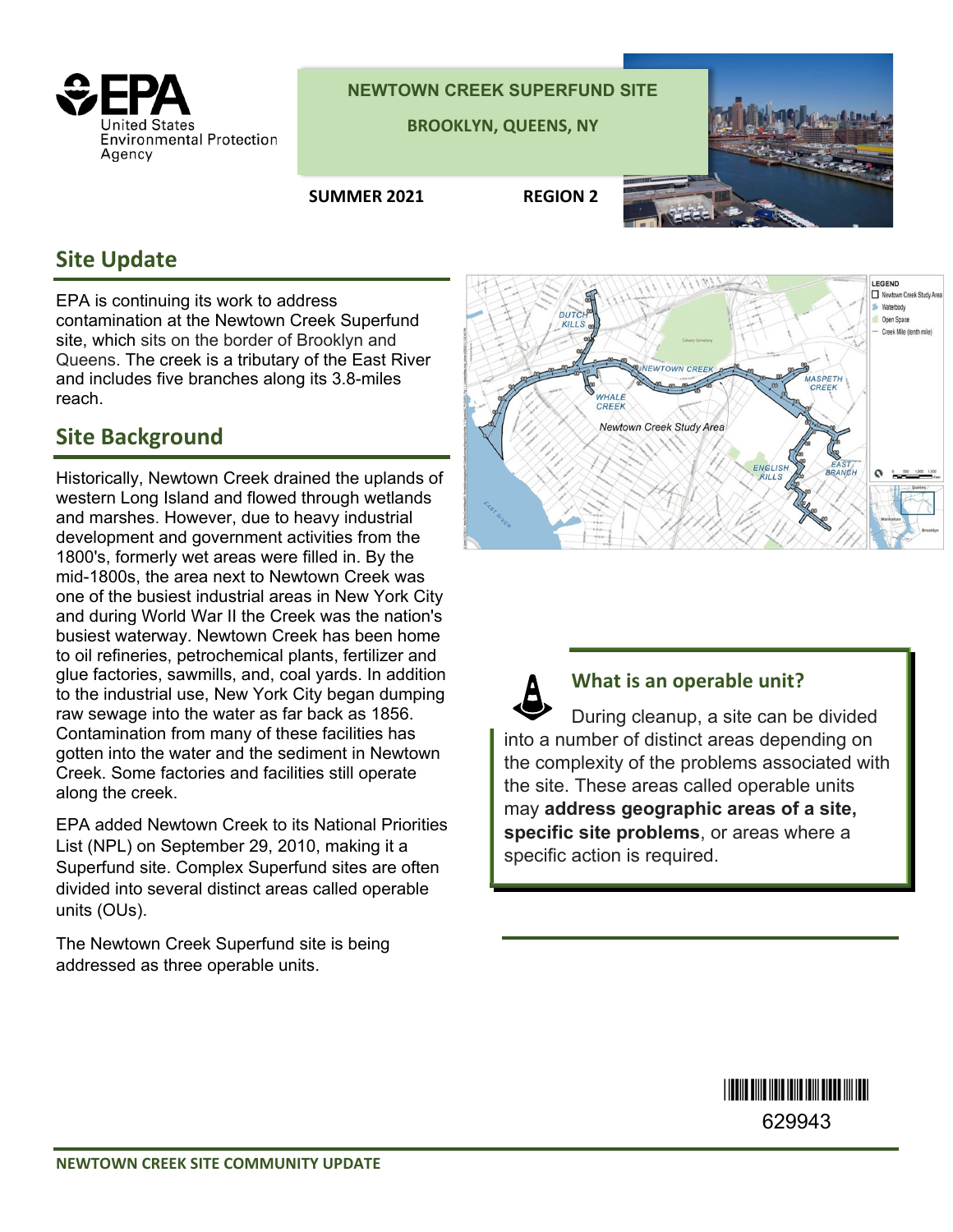

## **Site Background**

**Operable Unit 1 (OU1)** covers the water and sediment of Newtown Creek. A group of six parties that are considered potentially responsible for the contamination in Newtown Creek entered into an Administrative Settlement Agreement and Order on Consent (AOC) with EPA that requires them to do investigation and study work referred to as a Remedial Investigation (RI) and Feasibility Study (FS) under EPA oversight. Five of these parties (Phelps Dodge Refining Corporation, Texaco, Inc., BP Products North America Inc., the Brooklyn Union Gas Company D/B/A National Grid NY, and ExxonMobil Oil Corporation) have organized themselves as the Newtown Creek Group, and the sixth party is the New York City Department of Environmental Protection (NYCDEP).

The first phase of the work, which included surveys of physical and ecological characteristics of Newtown Creek, as well as sampling of surface water, surface sediment, subsurface sediment and air, began in February 2012 and was completed in March 2013. The second phase, which began in May 2014 and was completed in 2017, included further delineation of contamination in surface sediment, subsurface (deeper) sediment and surface water. The work also included investigating liquid contaminants that do not easily mix with or dissolve in water and remain in a separate phase called non-aqueous phase liquid (NAPL), sampling groundwater and creek-life, such as fish, and other sampling in support of the human health and ecological risk assessments. Additional fieldwork for the FS, including further NAPL delineation, began in spring 2017 and was completed in spring 2019, and additional fieldwork is planned, including additional groundwater sampling. EPA expects to propose a cleanup plan for OU1 (the entire creek) no sooner than 2024.

**Operable Unit 2 (OU2)** relates to current and reasonably anticipated future releases of hazardous substances from combined sewer overflow (CSO) discharges to Newtown Creek. Under an AOC with EPA, and with EPA oversight, NYCDEP conducted a focused feasibility study (FFS) to evaluate the impacts of hazardous substances released to the creek from CSO discharges under current and anticipated future flow conditions. A plan to address these discharges is identified in the Combined Sewer Overflow Long Term Control Plan (LTCP) for Newtown Creek, which was separately required of New York City under the Clean Water Act approved by the New York State Department of Environmental Conservation.

Following completion of the city's FFS, EPA proposed in November 2019 and finalized in April 2021 a decision that no further action is needed at this time under the Superfund program to address the volume of CSO discharges to Newtown Creek. EPA's final plan requires monitoring to ensure that the assumptions made in reaching this conclusion remain valid and, if needed, additional actions to address contamination entering the creek from the combined sewer discharges may be required.